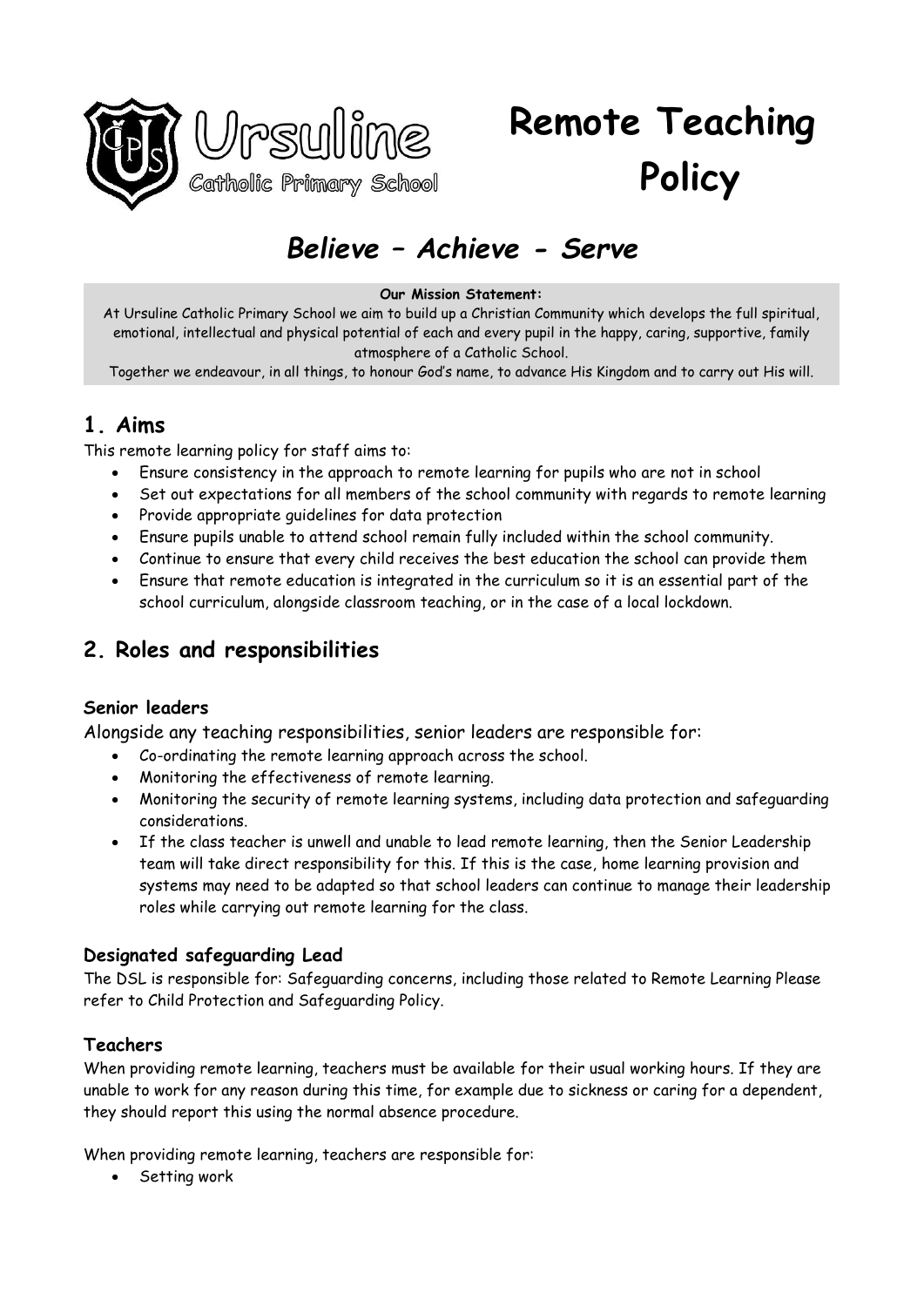- o Teachers will provide learning for a class or assigned group of children. Lessons will need to be provided for all aspects of the school taught curriculum and will need to meet the needs of children including those with specific learning needs/SEN.
- $\circ$  Lessons should be largely video based and should be viewable on a range of devices. Teachers will mostly use resources provide by the Oak National Academy and these may be supplemented by others from White Rose Maths, Read Write Inc, Liverpool Archdiocese and BBC Bitesize. Other resources may be identified by school curriculum leaders.
- o For curriculum areas where video is not available to match the school curriculum, Loom is used to allow recording and sharing of videos.
- o Work will be set daily and communicated using 2email from within Purple Mash. The majority of work will be suitable for completion without any specific materials other than paper, pen or pencil. Completed work will be collected using 2Dos within Purple Mash. We do not expect children or families to need to print any resources.
- $\circ$  Teachers may need to provide alternative work (e.g. CGP booklets, talk4writing packs) in specific circumstances.
- Providing feedback on work and home/school communication
	- $\circ$  Work submitted will be acknowledged by the class teacher. This may include acknowledgements, virtual 'rewards' and feedback.
	- $\circ$  Electronic tools will be used to monitor completion of work and identify children who may need additional support and follow up to complete work.
- Keeping in touch with pupils who are not in school and their parents
	- o Teachers will be in frequent electronic contact with children (through emails, lesson feedback etc).
	- o Teachers, in conjunction with other classroom staff, will also aim to telephone all pupils and their parents and carers. The frequency of this will depend upon the nature of any lockdown/bubble closure and the needs of an individual child or family. Vulnerable children and those with SEN will be a priority for more frequent contact.
	- o Any concerns should be recorded as a contact in SchoolPod and the Head teacher alerted.
	- o If there has been no communication from either a parent or child over 3 days, teachers must make a member of SLT aware. For some identified children this may need to be daily.
	- o Emails and communication received from parents/carers and pupils are to be checked during working hours. Teachers should aim to respond to messages promptly and ideally within 48 hours.

### **Teaching assistants**

When assisting with remote learning, teaching assistants must be available during their normal working hours. If they are unable to work for any reason during this time, for example due to sickness or caring for a dependent, they should report this using the normal absence procedure.

Teaching assistants are responsible for supporting pupils who are not in school with learning remotely. They will liaise with class teachers/SENDCO and SLT to provide home/school communication and to support with planning/learning for children with specific needs.

#### **Subject leads**

Alongside their teaching responsibilities, subject leads are responsible for monitoring the work teachers set by their subject.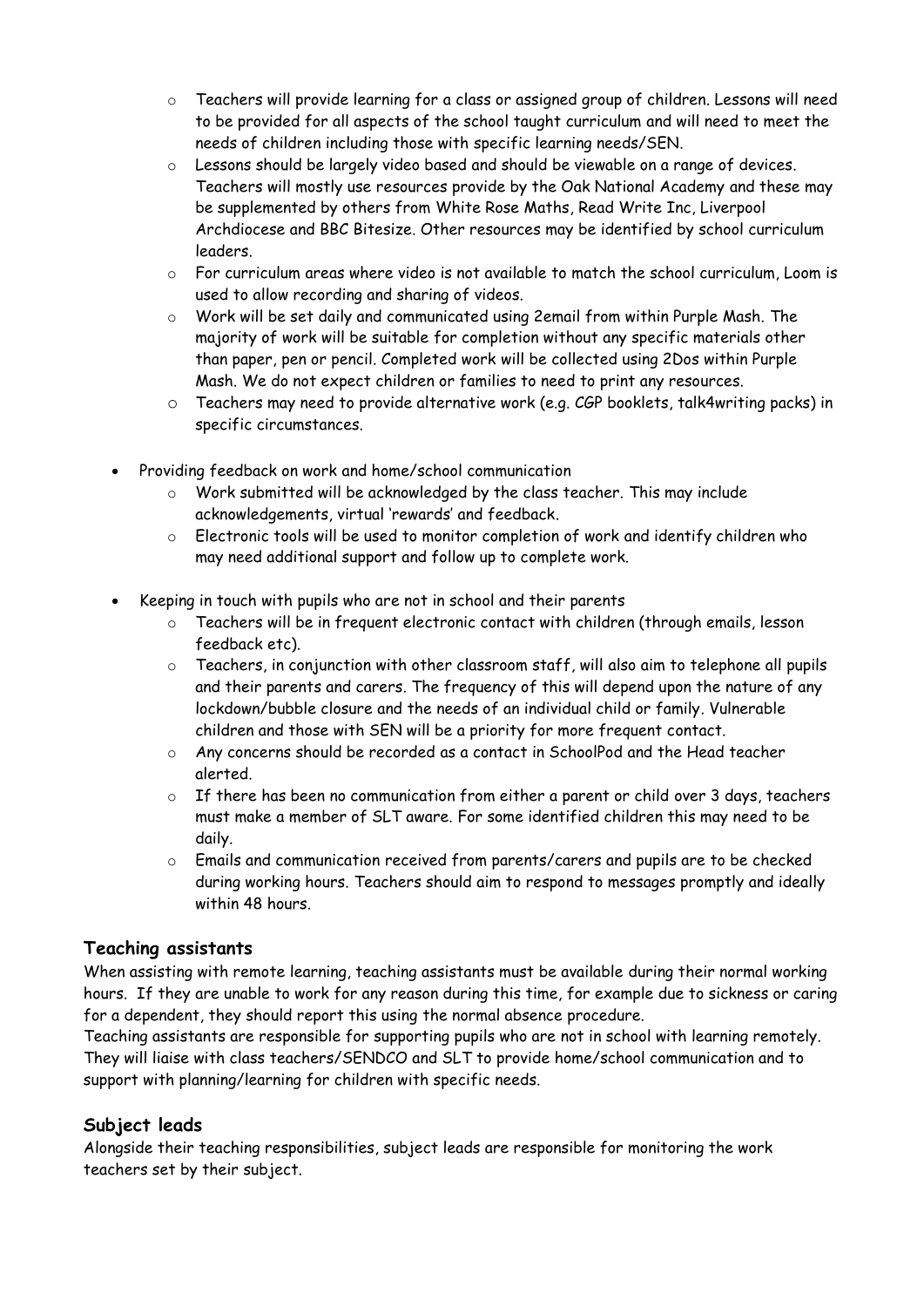#### **Pupils and parents**

Staff can expect pupils learning remotely to:

- Be contactable during the school day
- Seek help if they need it, from teachers or teaching assistants
- Alert teachers if they are not able to complete work

Staff can expect parents with children learning remotely to:

- Make the school aware if their child is sick or otherwise cannot complete work
- Seek support from the school if they need it
- Be respectful when making any complaints or concerns known to staff

### **Governing body**

The governing body is responsible for:

- Monitoring the school's approach to providing remote learning to ensure education remains as high quality as possible
- Ensuring that staff are certain that remote learning systems are appropriately secure, for both data protection and safeguarding reasons

### **3. Who to contact**

If staff have any questions or concerns about remote learning, they should contact the following individuals:

- Issues in setting work relevant subject lead or SENCO
- Issues with behaviour Head Teacher
- Issues with IT contact D Briscoe or email technician directly
- Issues with their own workload or wellbeing Head Teacher
- Concerns about data protection D Briscoe or T Hampson
- Concerns about safeguarding DSL

### **4. Data protection**

#### **Accessing personal data**

- Teachers are able to access parent contact details from SchoolPod using a secure password. This data may be shared with other classroom staff for the purpose of maintaining contact with pupils and their families whilst they are at home. These details must not be shared with third parties.
- When accessing personal data for remote learning purposes, all staff members will make use of school laptops when accessing any personal information on pupils.

#### **Keeping devices secure**

All staff members will take appropriate steps to ensure their devices remain secure. This includes, but is not limited to:

- Keeping their device password protected
- Not sharing passwords
- Making sure the device locks if left unattended
- Not sharing the device among family or friends
- Keeping operating systems and antivirus software up to date by always installing the latest updates

### **5. Safeguarding**

Please refer to Child Protection and Safeguarding Policy.